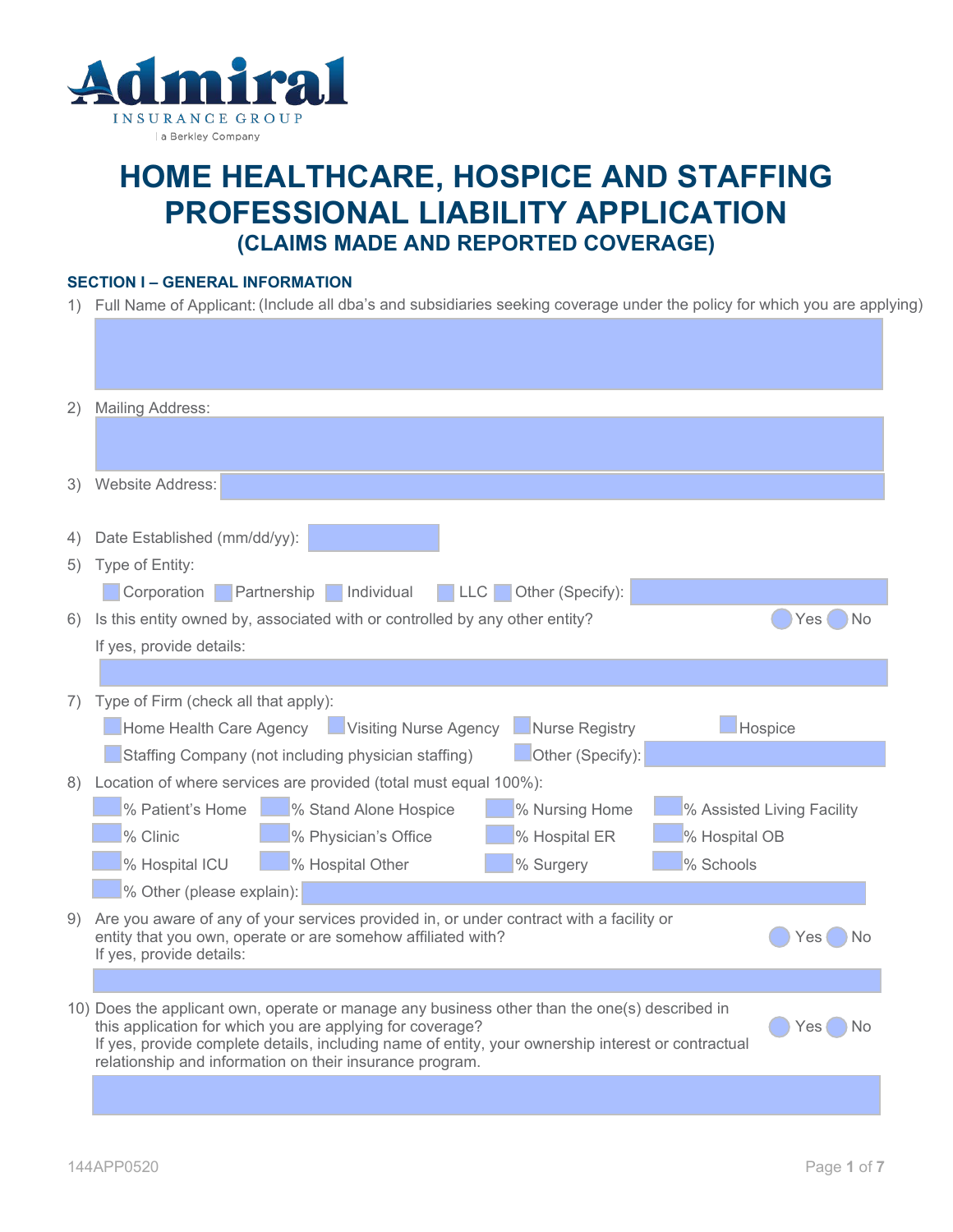#### **SECTION II – EXPOSURES**

11) Gross Revenue:

|    | Projected for Next 12 Months                                                                    | <b>Current Year to Date</b> | 1 <sup>st</sup> Year Prior | 2 <sup>nd</sup> Year Prior \$ |
|----|-------------------------------------------------------------------------------------------------|-----------------------------|----------------------------|-------------------------------|
| \$ |                                                                                                 | \$                          | \$                         |                               |
|    |                                                                                                 |                             |                            |                               |
|    | 12) Does your practice include Pain Management?                                                 |                             |                            | □ No<br>Yes (                 |
|    | If yes, specify the percentage of your practice derived from Prescription Only Pain Management. |                             |                            | $\frac{0}{0}$                 |
|    | 13) Does your practice include prescribing of opioids?                                          |                             |                            | $\Box$ Yes (<br>$\bigcirc$ No |
|    | If yes, provide the following details:                                                          |                             |                            |                               |
|    | Specify the percentage of your practice derived from opioid prescriptions:<br>a.                |                             |                            | $\frac{10}{6}$                |
| b. | Do you fully comply with the CDC Guideline for Prescribing Opioids?                             |                             |                            | No.<br><b>Yes</b>             |

<https://www.cdc.gov/drugoverdose/prescribing/guideline.html>

- c. Does your practice adhere to any and all prescription drug monitoring program (PDMP) requirements in the state(s) where you conduct business?
- d. Do you also dispense the opioids? We also see the opioids?
- 14) Provide the number of employees or independent contractors:

|                                  | <b>Number of Employees</b> | <b>Number of Independent</b><br><b>Contractors</b> | <b>Annual Billable</b><br><b>Hours</b> |
|----------------------------------|----------------------------|----------------------------------------------------|----------------------------------------|
| <b>Certified Nurse Assistant</b> |                            |                                                    |                                        |
| Companion/Home Health Aide       |                            |                                                    |                                        |
| Counselors (MFT & PhD)           |                            |                                                    |                                        |
| <b>CRNA</b>                      |                            |                                                    |                                        |
| Dieticians/Nutritionists         |                            |                                                    |                                        |
| <b>Licensed Practical Nurse</b>  |                            |                                                    |                                        |
| Live-In Companions               |                            |                                                    |                                        |
| <b>Nurse Practitioner</b>        |                            |                                                    |                                        |
| <b>Occupational Therapists</b>   |                            |                                                    |                                        |
| <b>Personal Care Attendants</b>  |                            |                                                    |                                        |
| Pharmacists & Pharm Assistants   |                            |                                                    |                                        |
| <b>Physical Therapists</b>       |                            |                                                    |                                        |
| Physician Assistant              |                            |                                                    |                                        |
| <b>Registered Nurse</b>          |                            |                                                    |                                        |
| <b>Respiratory Therapists</b>    |                            |                                                    |                                        |
| Social Worker                    |                            |                                                    |                                        |
| <b>Speech Therapists</b>         |                            |                                                    |                                        |
| Volunteers                       |                            |                                                    |                                        |
| Others (Please Explain)          |                            |                                                    |                                        |
|                                  |                            |                                                    |                                        |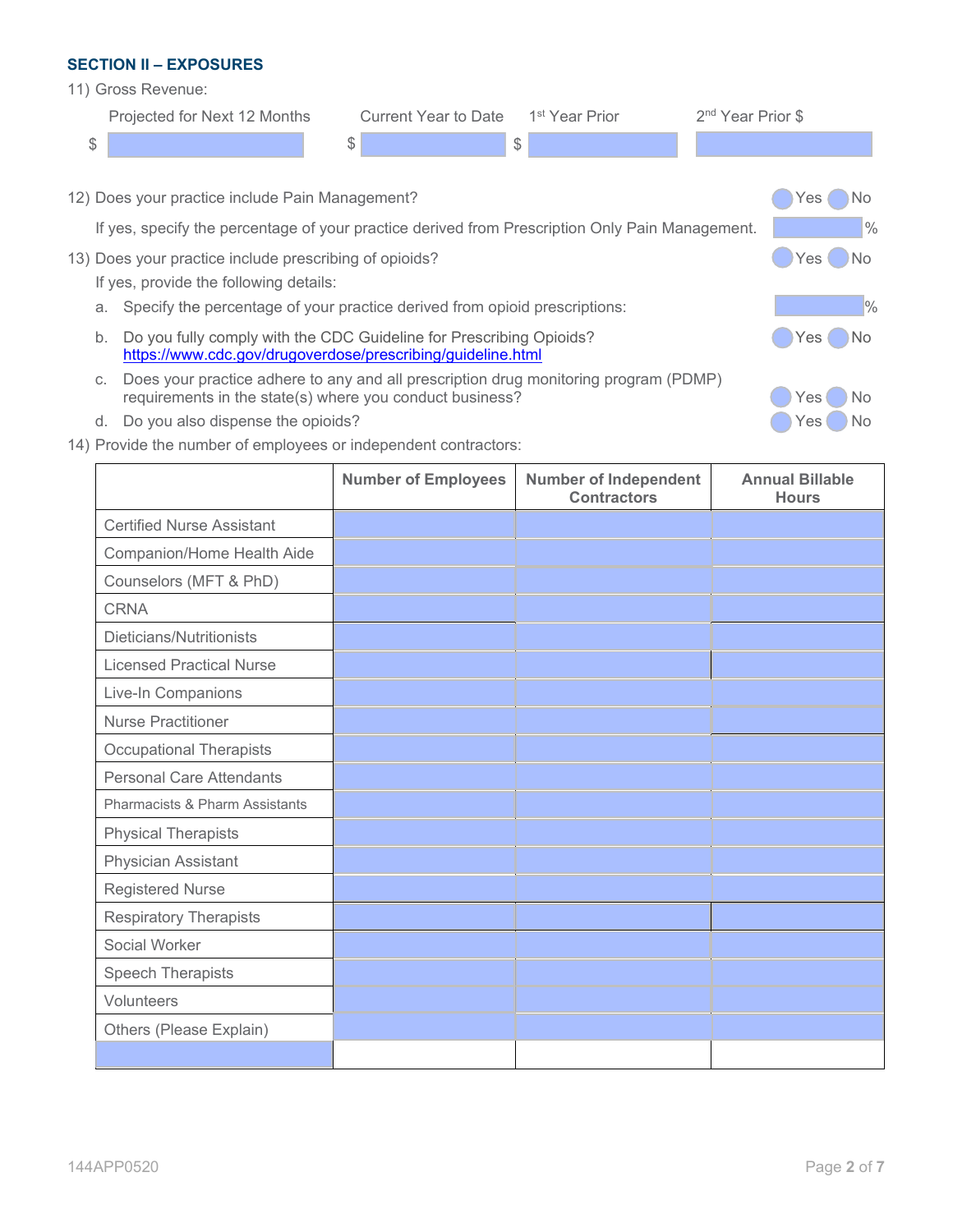|                                                                                                                                                             | <b>Annual Sales</b> | <b>Annual Lease/Rental</b> |
|-------------------------------------------------------------------------------------------------------------------------------------------------------------|---------------------|----------------------------|
| Category I: Expendable Items (i.e. adhesive tape,<br>bandages, hypodermic needles)                                                                          |                     |                            |
| Category II: Non-Expendable Items (i.e. hospital beds,<br>bathroom safety bars, canes, walkers, wheelchairs,<br>crutches, IV stands, etc.)                  |                     |                            |
| <b>Category III: Diagnostic or Treatment Devices (i.e.</b><br>oxygen, IV pumps, blood pressure gauges, transmitting<br>devices)                             |                     |                            |
| <b>Category IV: Life Sustaining or Critical Life Monitoring</b><br>Equipment or Devices (i.e. dialysis machines, heart/lung<br>machines, ventilators, etc.) |                     |                            |

16) Provide the Percentage of your patients/clients that are any of the following:

| (Does not need to equal 100%)   |  |               |                             |                |
|---------------------------------|--|---------------|-----------------------------|----------------|
| <b>Developmentally Disabled</b> |  | $\%$          | <b>Pediatric Care</b>       | $\%$           |
| <b>Hospice Care</b>             |  | $\frac{0}{0}$ | <b>Personal Care</b>        | $\frac{1}{2}$  |
| IV / Infusion Therapy           |  | $\%$          | <b>Prenatal Care</b>        | $\%$           |
| Live In Care - Non Ambulatory   |  | $\%$          | <b>Respiratory Therapy</b>  | $\frac{9}{6}$  |
| Live In Care - Ambulatory       |  | $\frac{0}{0}$ | <b>Skilled Nursing Care</b> | $\frac{1}{2}$  |
| <b>OB Services</b>              |  | $\frac{0}{0}$ | <b>Wound Care</b>           | $\frac{10}{6}$ |

17) If providing Hospice Services, please detail below, otherwise check this box: Do not provide Hospice Services

- a. Number of home care visits:
- b. Number of inpatient licensed beds:
- c. Are the inpatient beds included above located in a nursing home or assisted living facility?  $\bigcirc$  Yes  $\bigcirc$  No  $\bigcirc$  N/A If yes, provide details:

### **SECTION III – RISK MANAGEMENT**

18) Are you accredited by any accrediting organizations? **Washing the United States and States and States and States and States and States and States and No. 1899.** No

If yes, provide details:

19) List the associations in which you are a member:

20) Explain your Quality Assurance and Risk Management Program: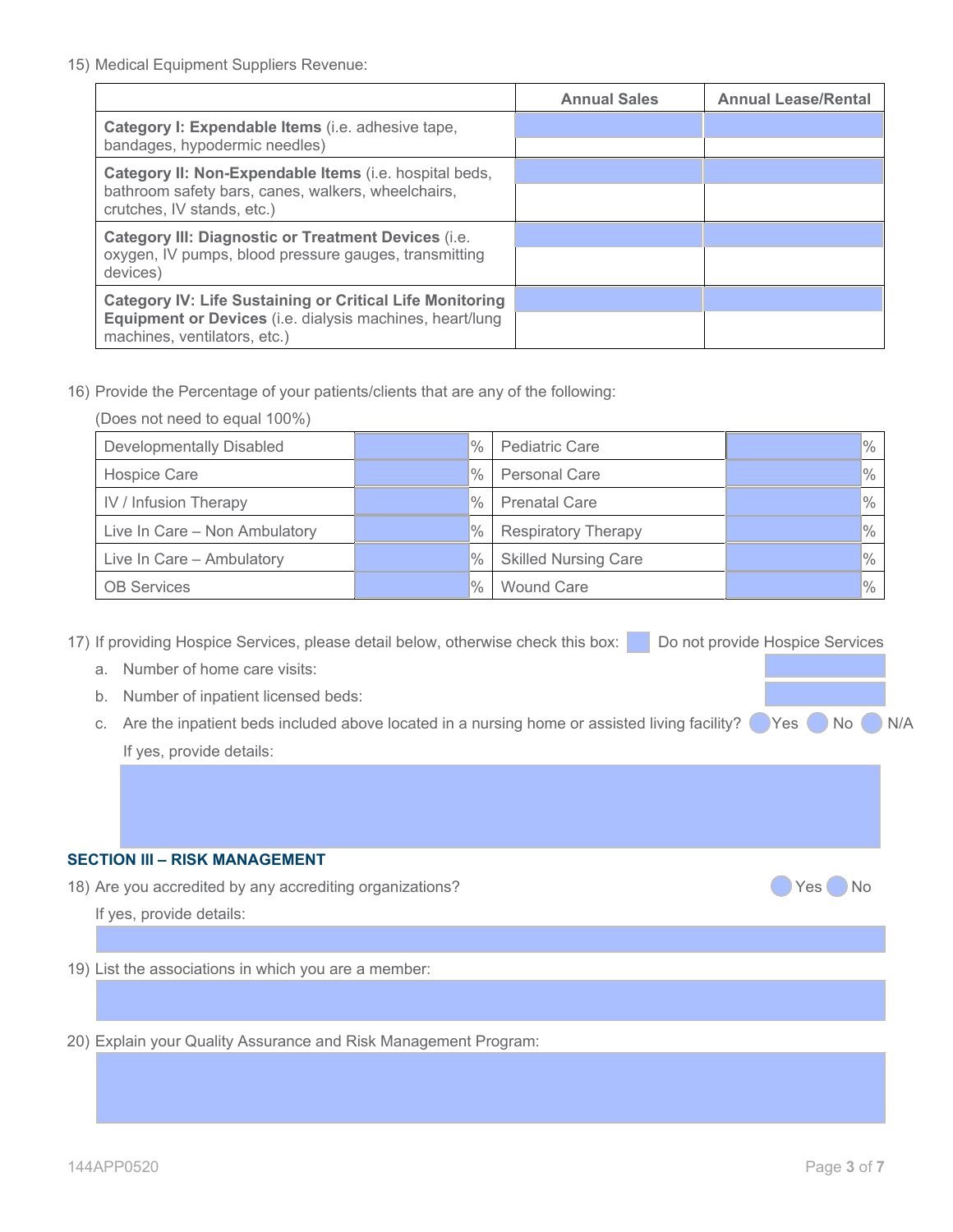| Yes No<br>21) Are background checks performed for all employees, independent contractors and volunteers? |                                                                                               |                        |  |
|----------------------------------------------------------------------------------------------------------|-----------------------------------------------------------------------------------------------|------------------------|--|
| If yes, what level or type are the criminal background checks:                                           |                                                                                               |                        |  |
|                                                                                                          | Federal<br>County<br><b>Sexual Offender Registry</b><br>State                                 |                        |  |
|                                                                                                          | If no, provide details:                                                                       |                        |  |
|                                                                                                          |                                                                                               |                        |  |
|                                                                                                          | 22) Are all employees, independent contractors and volunteers screened for drugs and alcohol? | No<br>Yes(             |  |
|                                                                                                          | If yes, how often are screens performed?                                                      |                        |  |
|                                                                                                          |                                                                                               |                        |  |
|                                                                                                          |                                                                                               |                        |  |
|                                                                                                          | 23) How are patients referred to your firm?                                                   |                        |  |
|                                                                                                          |                                                                                               |                        |  |
|                                                                                                          | 24) Does each patient have their own attending physician?                                     | Yes<br>) No            |  |
|                                                                                                          |                                                                                               |                        |  |
|                                                                                                          |                                                                                               |                        |  |
|                                                                                                          | 25) Do you have a Medical Director?                                                           | Yes<br><b>No</b>       |  |
|                                                                                                          |                                                                                               |                        |  |
|                                                                                                          | If yes, provide the following details:                                                        |                        |  |
|                                                                                                          |                                                                                               |                        |  |
| a.                                                                                                       | What is the name and specialty of your Medical Director?                                      |                        |  |
|                                                                                                          |                                                                                               |                        |  |
| b.                                                                                                       | Does the Medical Director provide direct patient care?                                        | No<br>Yes              |  |
|                                                                                                          | If yes, does the Medical Director carry a medical malpractice policy?<br>i.                   | Yes <sup>(</sup><br>No |  |
|                                                                                                          | What limits of liability are carried?<br>ii.                                                  |                        |  |
| С.                                                                                                       | Does the Medical Director have supervisory duties over allied healthcare professionals?       | Yes<br>No              |  |
|                                                                                                          | If yes, provide details:                                                                      |                        |  |
|                                                                                                          |                                                                                               |                        |  |
|                                                                                                          |                                                                                               |                        |  |
|                                                                                                          | 26) Do you have back-up procedures if assigned staff is not able to make a scheduled visit?   | Yes<br>No              |  |
|                                                                                                          | 27) Do you require any of your independent contractors to carry professional liability?       | No<br>Yes              |  |
|                                                                                                          | If yes, provide details:                                                                      |                        |  |
|                                                                                                          |                                                                                               |                        |  |
|                                                                                                          | 28) Do you have a policy in place to prevent sexual abuse or allegations of sexual abuse?     | No<br>Yes              |  |
|                                                                                                          | If yes, explain and advise how often it is reviewed:                                          |                        |  |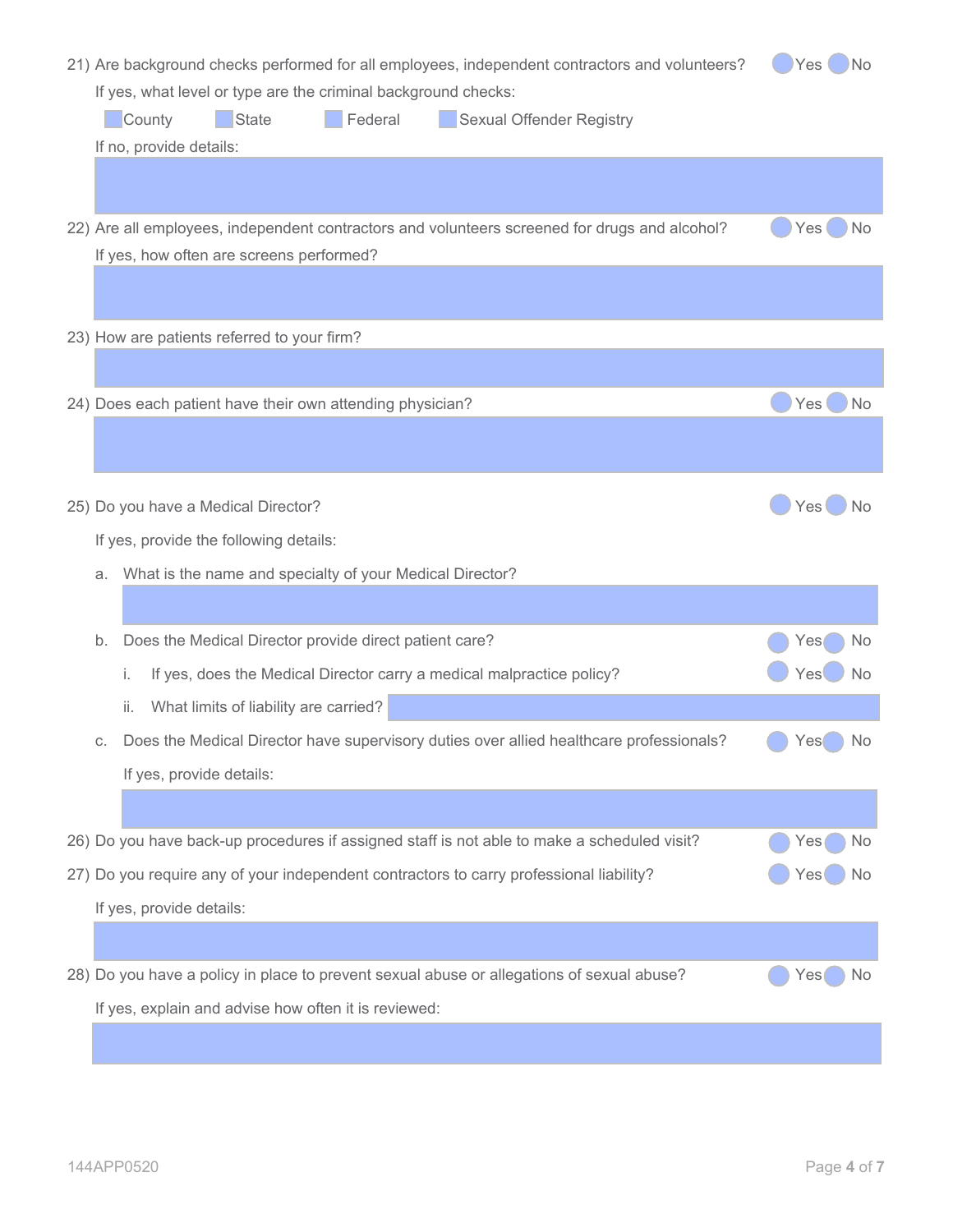### **SECTION IV – HIRED AND NON-OWNED AUTO**

29) Number of employees, volunteers or contractors driving their personal auto in connection with your business:

|    | а.                                                         | Regular use of personal auto                                                                                                                                                                                     |                    |  |  |
|----|------------------------------------------------------------|------------------------------------------------------------------------------------------------------------------------------------------------------------------------------------------------------------------|--------------------|--|--|
|    | b.                                                         |                                                                                                                                                                                                                  |                    |  |  |
|    | Occasional use of personal auto                            |                                                                                                                                                                                                                  |                    |  |  |
|    | 30) What percentage of the drivers are under 25 years old? |                                                                                                                                                                                                                  |                    |  |  |
|    |                                                            | 31) Are MVR's checked for all drivers?                                                                                                                                                                           | Yes (<br><b>No</b> |  |  |
|    |                                                            | If yes, how frequently?                                                                                                                                                                                          |                    |  |  |
|    |                                                            | 32) Are all drivers required to carry the state mandated minimum limits?                                                                                                                                         | Yes<br>No          |  |  |
|    |                                                            | 33) Do any drivers have either moving violations or accidents totally more than two in the past<br>3 years or more than three in the past 5 years?                                                               | Yes<br>No.         |  |  |
|    |                                                            | If yes, provide details:                                                                                                                                                                                         |                    |  |  |
|    |                                                            |                                                                                                                                                                                                                  |                    |  |  |
|    |                                                            | 34) Do you prohibit driving if a driver is unlicensed, has a suspended/revoked license or has a<br>major conviction such as DUI/DWI, reckless driving, leaving the scene or other similar driving<br>conviction? | Yes.<br>Nο         |  |  |
|    |                                                            | 35) Do drivers transport patients:                                                                                                                                                                               |                    |  |  |
|    | a.                                                         | In the client's vehicle?                                                                                                                                                                                         | Yes<br>۱No         |  |  |
|    |                                                            | If yes, provide details:                                                                                                                                                                                         |                    |  |  |
|    | b.                                                         | In the driver's vehicle?                                                                                                                                                                                         | Yes<br>No          |  |  |
|    | C.                                                         | Explain the frequency and circumstances of any transporting of clients:                                                                                                                                          |                    |  |  |
|    |                                                            |                                                                                                                                                                                                                  |                    |  |  |
|    |                                                            | 36) Do you have any owned, leased or hired autos used in your business?                                                                                                                                          | Yes<br>Νo          |  |  |
|    |                                                            | If yes, provide details:                                                                                                                                                                                         |                    |  |  |
| a. |                                                            | What is the estimated number of hired autos on an annual basis?                                                                                                                                                  |                    |  |  |
| b. |                                                            | How will hired autos be used?                                                                                                                                                                                    |                    |  |  |
|    |                                                            | % Business Trips<br>% Regular Sales/Service Calls                                                                                                                                                                |                    |  |  |
|    |                                                            |                                                                                                                                                                                                                  |                    |  |  |
|    |                                                            | % Others<br>% Transportation of Clients/Patients                                                                                                                                                                 |                    |  |  |
|    |                                                            | 37) Have any auto claims been made or occurrences reported during the past five years?                                                                                                                           | Yes<br>$\n  NO\n$  |  |  |
|    |                                                            | If yes, provide auto loss runs and complete descriptions, open/close status, payments<br>and reserves for each claim.                                                                                            |                    |  |  |
|    |                                                            |                                                                                                                                                                                                                  |                    |  |  |
|    |                                                            |                                                                                                                                                                                                                  |                    |  |  |
|    |                                                            |                                                                                                                                                                                                                  |                    |  |  |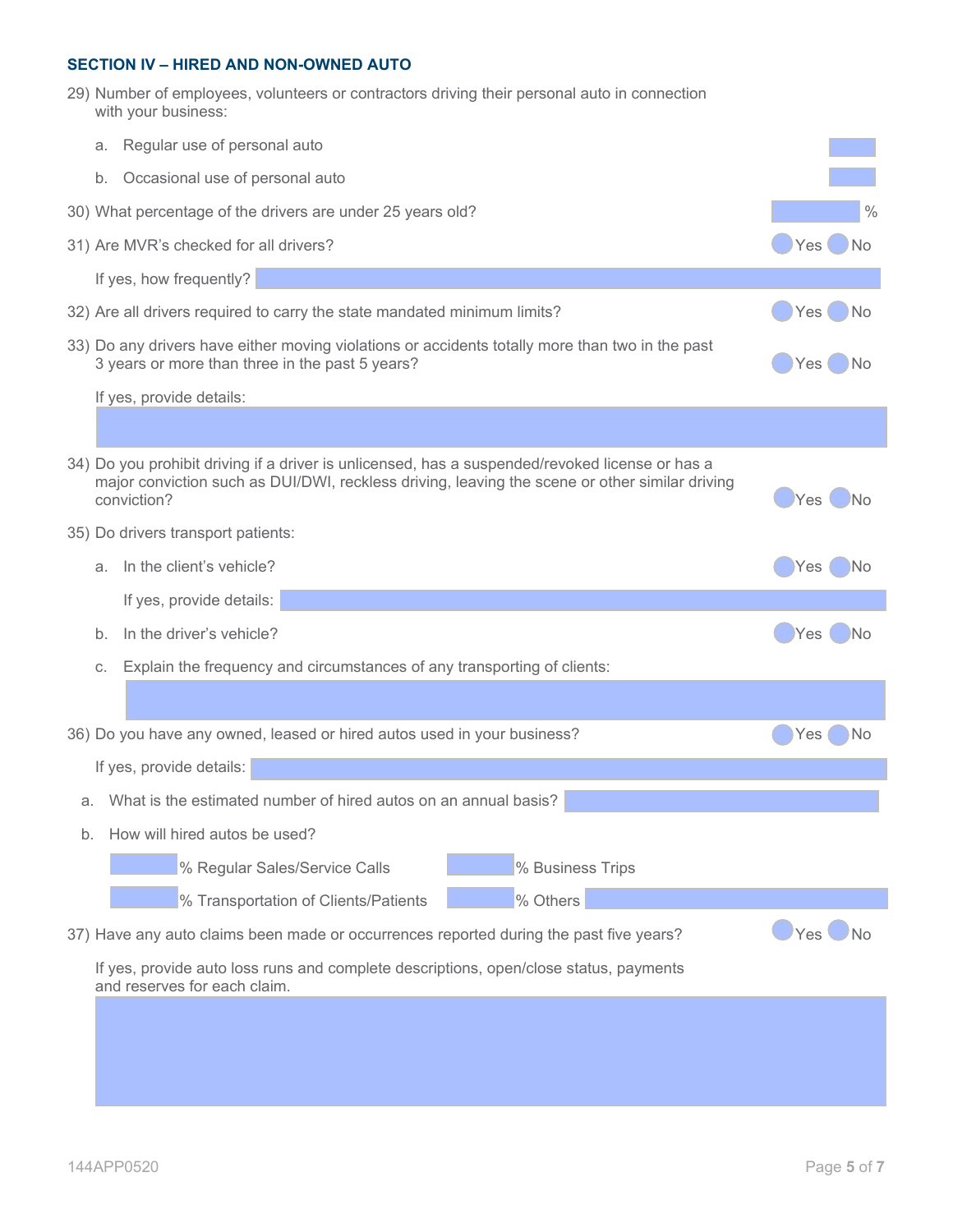## **SECTION V – CURRENT COVERAGE**

38) Provide the following information as respects the last five years of professional liability coverage beginning with the most current coverage: (If none, state NONE.)

| Company | <b>Policy Term</b> | <b>Limits of Liability</b> | <b>Retro Date</b> | Premium |
|---------|--------------------|----------------------------|-------------------|---------|
|         |                    |                            |                   |         |
|         |                    |                            |                   |         |
|         |                    |                            |                   |         |
|         |                    |                            |                   |         |
|         |                    |                            |                   |         |

| 39) What is the retroactive date on your current policy?                                                                                                                                        |                               |
|-------------------------------------------------------------------------------------------------------------------------------------------------------------------------------------------------|-------------------------------|
| 40) Is the applicant currently insured under a Commercial General Liability policy?                                                                                                             | Yes <sup>1</sup><br><b>No</b> |
| If yes, attach a copy of the declarations page.                                                                                                                                                 |                               |
|                                                                                                                                                                                                 |                               |
| <b>SECTION VI - CLAIMS</b>                                                                                                                                                                      |                               |
| 41) Has any application for professional liability insurance made on behalf of the applicant, any<br>predecessors in business or present partners ever been declined, cancelled or non-renewed? | ) No<br>Yes (                 |
| If yes, please provide details including name of carrier and date:                                                                                                                              |                               |
|                                                                                                                                                                                                 |                               |
| 42) Has any claim ever been made against the applicant or any of its employees?                                                                                                                 | Yes.<br>) No                  |
| If yes, complete the Supplemental Claim Information Form for each and every claim.                                                                                                              |                               |
| 43) Is the applicant aware of any circumstances which may result in any claim against them or<br>their employees?                                                                               | .No<br>Yes                    |
| If yes, provide full details on each incident including name of parties involved, date of<br>treatment and current status of incident:                                                          |                               |
|                                                                                                                                                                                                 |                               |
| Please attach the following information:                                                                                                                                                        |                               |
| Advertisements, brochures, descriptive literature                                                                                                                                               |                               |
| Informed consent document<br>$\bullet$                                                                                                                                                          |                               |

RESET SAVE PRINT EMAIL

Provide any additional details in the space provided: